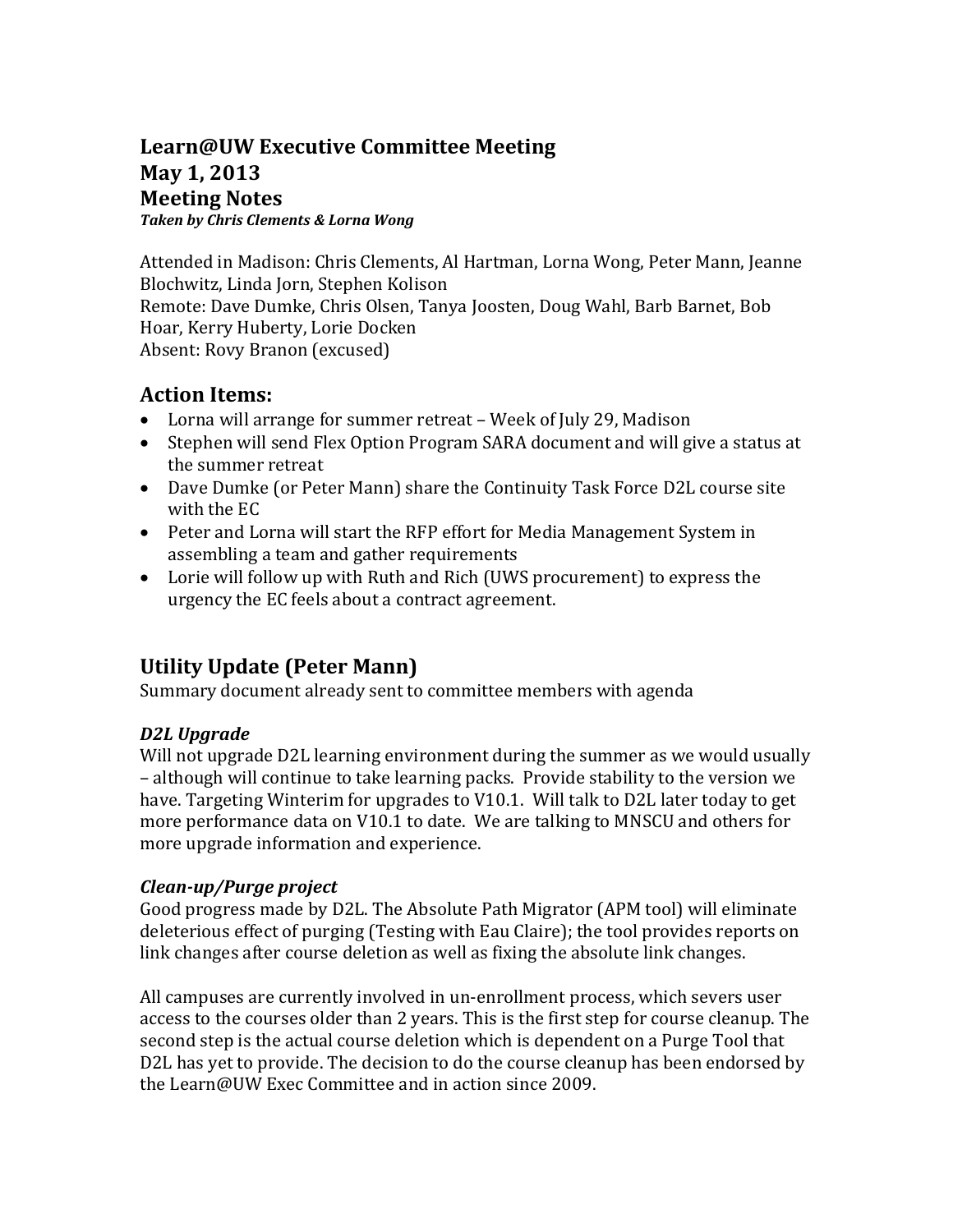Tanya Joosten raised her concern about keeping data for analytics where unenrollment has occurred. Jeanne said this issue was currently being considered in pilot for analytics and nothing would be done before August. Tanya would like archive options explored.

Linda Jorn suggested we may want to look at best practice for retention of data and analytics needs. What are other schools doing? Value assessment needed.

Tanya asked that Data Dictionary be shared for Analytics Project. Kerry asked whether options might exist to choose what to keep and what to eliminate in storage and purge. She will send follow up e-mail and Peter said they will assess the need and possibility.

Lorna stated that the committee has made a decision to purge in 2009. Dave D. said while Stevens Point is concerned about retaining data, as well, there has to be consideration for performance issues and costs of data warehousing. We can't simply not purge. There are many implications for maintaining a large dataset.

Linda J. suggests that we may need to revisit the need for data retention in Learning Analytics, MOOCS, Flex etc. and reflect on questions so we're all comfortable with decisions moving forward.

# **Continuity of Operations Task Force (Dave Dumke)**

The task force has done a great deal of work in a rather compressed time frame. Peter and Dan are working with Dave to prepare the task force report.

The task force met 4 times, 3 in person in March and April. Detail work is done. Meeting minutes and research documents are available on a D2L team site that can be shared to the EC.

### *Areas of investigation include:*

- Current Learn@UW services and infrastructure, policies, practices Events that are occurring that impact continuity (like upgrades, what's happened the last academic year – impact on learner community).
- How might this be impacted positively?
- What are likely future issues that are likely (e.g.major data service failure)? Are there fail-over sites?
- How does this compare with what happens at other institutions?
	- o Talked to Tennessee Board of Regents(TBR) and Minnesota State Colleges & Universities (MnSCU)

All schools are dealing with performance issues, D2L testing concerns, local impacts of patches; MnSCU believes they have had fewer app recycling issues than WI; TBR says they regularly expect downtimes of up to 4 hours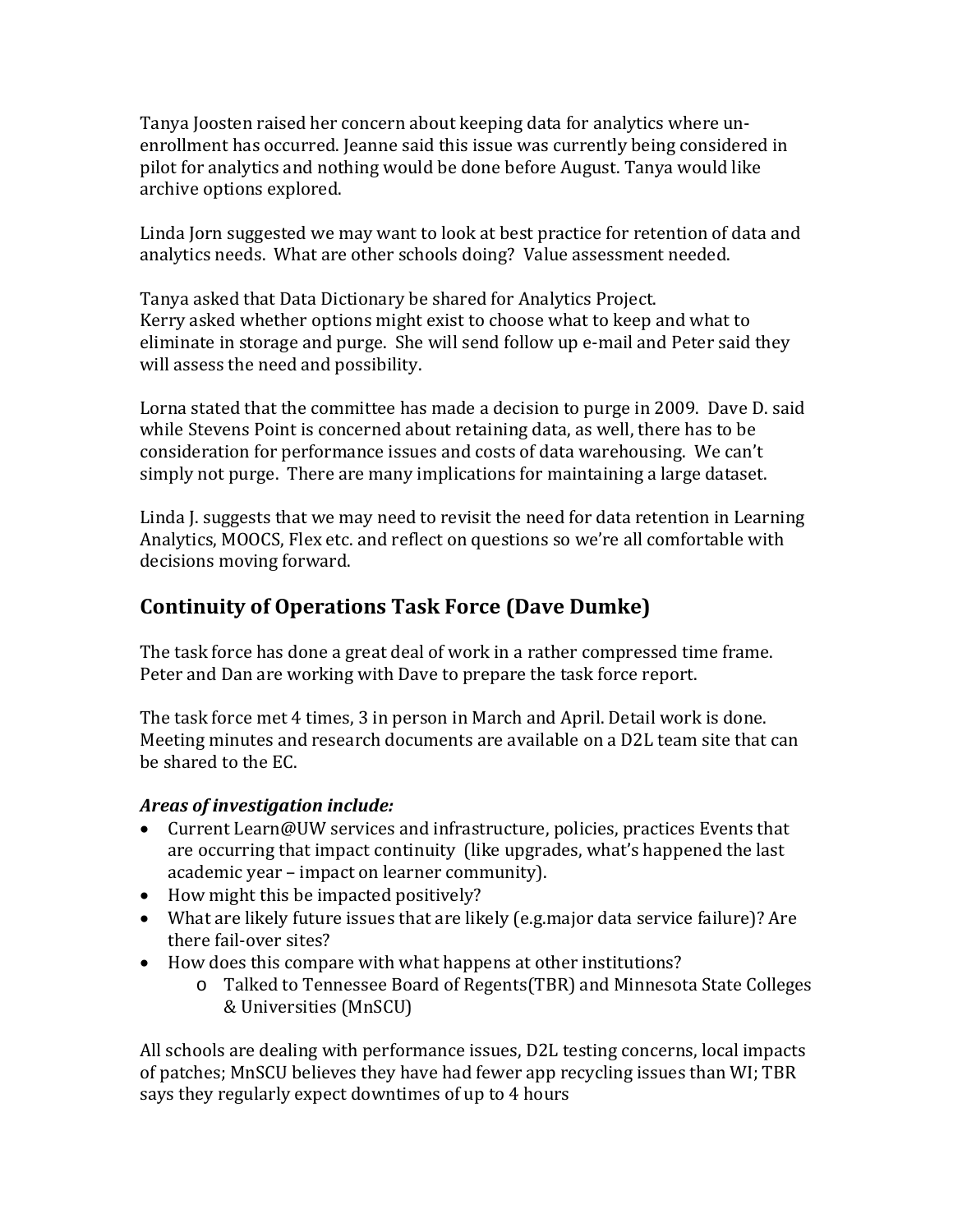### *High level findings (more detail to be presented in the report)*

Upgrades and patches are causing problems for everyone (need for better quality assurance testing by D2L and by us) Administration mistakes (human error in deployment of service packs) D2L makes when working with application Architecture issues in applications Everyone is experiencing infrastructure failures (sharing communications because we're using shared services – creation of a warm or hot failover site, MnSCU has one that can be implemented in 4 hours) Risk of catastrophic failure – preparation – address with hot or warm failover site

The Task Force is aware of political implications the report may bring. The report will also substantiate our needs for the next budget cycle.

Report target date will be around June 1.

Dave says he feels a lot better about UWS infrastructure after hearing about what's going on at other institutions, including D2L

Al – thought we might use this for 2-3 hour discussion at our retreat regarding preparation for our future

Lori – The CIO Council, and the Provosts would be two appropriate executive sponsorship groups for the outcomes of this report

Budget Request implications are critical here. A broader group needs to be better educated and informed.

# **Retreat Agenda (ALL)**

Lorna will send out a Doodle for the last week of July to schedule Retreat

#### *Brainstorming on Retreat Agenda Topics:*

- Linda learning analytics, MOOCs, Flex Option, Purge Project
- Continuity of Operations Report
- How do we prepare budget requests for CSRG in a compelling way Frame cuts in terms of services (Lori)
- Need to talk about innovation projects
- Canvas Pilot Report
- Fall 2013 Faculty Survey Discussion
- Update on Flex Option, platform, infrastructure
- Stephen would like to talk about Program Integrity Regulations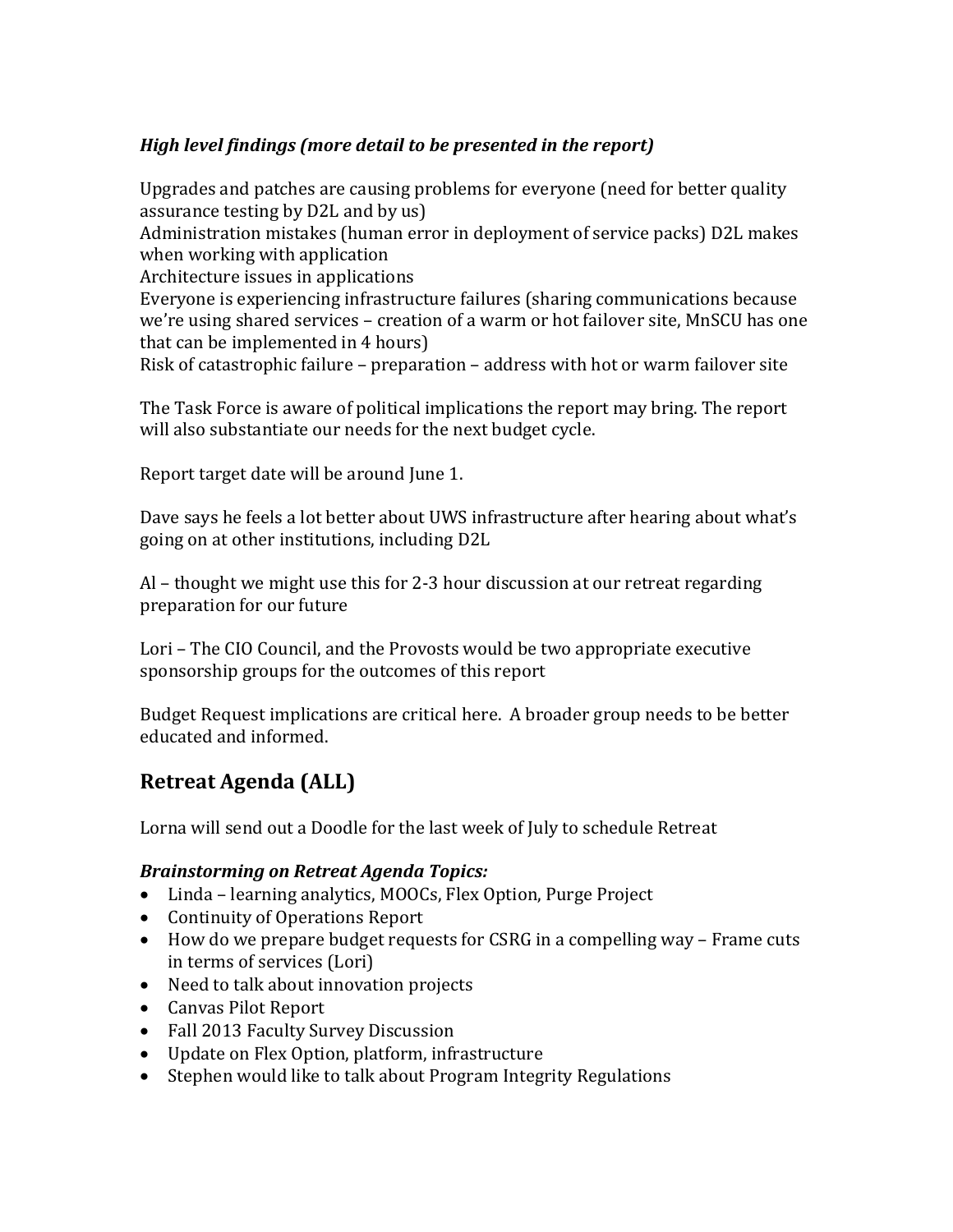### **Final CSRG Budget outcome – (Lorie Docken)**

Fiscal year 14 budget @\$3,864,109 – after reduction of \$153,975

Provosts were very supportive and effective in pushing the CSRG attention on academic systems vs Enterprise systems

UW System Administration will fund Media Management System for this budget cycle, but managed by CSRG, and a longer-term solution for funding will have to be identified (this was also true of library initative); RFP for Media Management System should begin (Peter make a note)

SAIP – no funding recommended for this initiative in FY14. Jeanne recommends that this project be put on hold due to impacts of staffing changes on Miler. We do not have Oracle side expertise in-house, even though the ISPIS (D2L) side has made good progress on assessment. No further funding source should be sought at this time.

CSRG Budget Recommendations have yet to be sent to Chancellor's, "more pressing issues" have taken precedence.

Lori believes things will proceed as currently recommended; Suggestions were made that CSRG restructure budget process to be sure academic systems is getting appropriate attention.

If we can save some funding on other aspects of the budget, inform CSRG that funding was saved, we are managing to the bottom line, and will reallocate to fill gaps in other areas.

### **Contract Renewal Update - Ruth Ginsburg**

Ruth Ginsberg did not join the meeting because of connection issues.

Lorna:

The contract negotiation team met with D2L (John Baker and Eric Shotwell) on March 4th for a 7-hour meeting. We presented the UWS fiscal situation and expressed our product & service expectations going forward; D2L told us their future roadmap and company growth, and their desire for a continuing strong partnership.

UWS received a first proposal on March 20th (D2L had some conversations with Ruth Ginzberg in-between); proposal had 5% increase on all items, a few discounts, but it didn't reflect the terms we were hoping for related to quality assurance & learning analytics.

The team conferred with our response. Ruth contacted D2L and asked for a conversation for a better understanding of our wants; Ruth and Lorna then attended